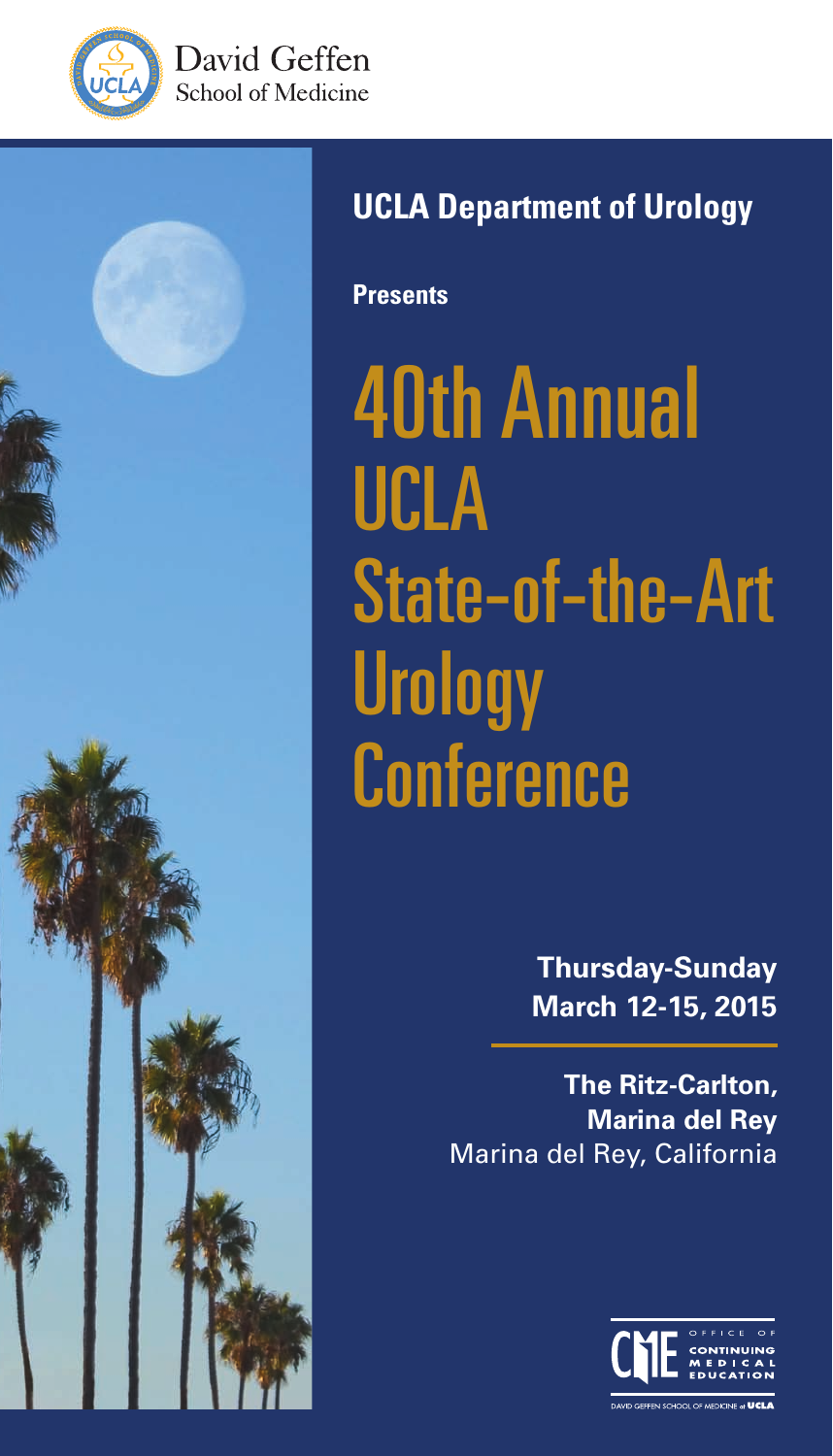## UCLA State-of-the-Art Urology

This course explores the most challenging management problems facing the practicing urologist. Distinguished faculty present current information and techniques in male voiding dysfunction, incontinence, BPH, female urology, overactive bladder, management of renal and ureteral stones, endourology, robotics, urologic oncology (including kidney, prostate, bladder, imaging and ablative therapies), impotence, infertility, Peyronie's disease, urologic surgery techniques and managing complications, and pediatric urology. The conference emphasizes interaction between participants and faculty and allows ample time for case presentations and group discussions, ensuring an outstanding educational experience for attendees.

AT THE COMPLETION of this program, participants should be better able to:

- Utilize MRI for diagnostic prostate biopsy and active surveillance
- Utilize alternative intravesical chemotherapies for transitional cell carcinoma of the bladder
- Manage the small renal mass
- Treat male and female voiding dysfunction, BPH, and kidney stones
- Treat castrate resistant prostate cancer
- Treat erectile dysfunction, Peyronie's Disease, and priapism
- Manage urologic surgical complications

**In addition to a paper syllabus provided at the meeting, one week before the meeting you will be emailed a link and a password to download the individual speaker handouts.**

#### **FACULTY**

#### **Course Chair**

**William J. Aronson, MD**

**Department of Urology Faculty\***

**Mark S. Litwin, MD, MPH** Professor and Chair Department of Urology Professor of Health Policy and Management Fielding School of Public Health **William J. Aronson, MD Z. Chad Baxter, MD Arie S. Belldegrun, MD Carol J. Bennett, MD Karim Chamie, MD, MSHS Arnold I. Chin, MD, PhD Gregory S. Jack, MD Ja-Hong Kim, MD Steven E. Lerman, MD Leonard S. Marks, MD Allan J. Pantuck, MD, MS Jacob Rajfer, MD Shlomo Raz, MD Christopher S. Saigal, MD, MPH Jennifer S. Singer, MD Robert B. Smith, MD**

#### **UCLA Faculty\***

**Alexandra Drakaki, MD** Health Sciences Clinical Instructor Division of Hematology and Oncology

**Fairooz Kabbinavar, MD, FACP** Professor of Medicine and Urology Departments of Medicine and Urology Division of Hematology and Oncology

**Vandana Madkan, MD** Health Sciences Assistant Clinical Professor

Division of Dermatology

**Steven S. Raman, MD** Professor of Radiology, Surgery and Urology Department of Radiology

#### **Guest Faculty**

**Michael L. Blute, Sr., MD** Chief of Urology Massachusetts General Hospital Walter S. Kerr, Jr., Professor of Surgery Harvard Medical School

**Peter Carroll, MD, MPH** Professor and Chair, Department of **Urology** University of California, San Francisco

**James E. Lingeman, MD, FACS** Professor of Urology Indiana University School of Medicine

**Tom F. Lue, MD, ScD (Hon), FACS** Professor and Vice Chair of Urology Emil Tanagho Endowed Chair in Clinical Urology University of California, San Francisco

#### **Victor W. Nitti, MD** Professor of Urology and Ob/Gyn Vice Chairman, Department of Urology Director of Female Pelvic Medicine and Reconstructive Surgery

NYU Langone Medical Center

**Mark Schoenberg, MD** Professor and Chairman The Department of Urology Albert Einstein College of Medicine and The Montefiore Medical Center

**Anthony Zietman, MD** Shipley Professor of Radiation **Oncology** Harvard Medical School and Massachusetts General Hospital

\*David Geffen School of Medicine at UCLA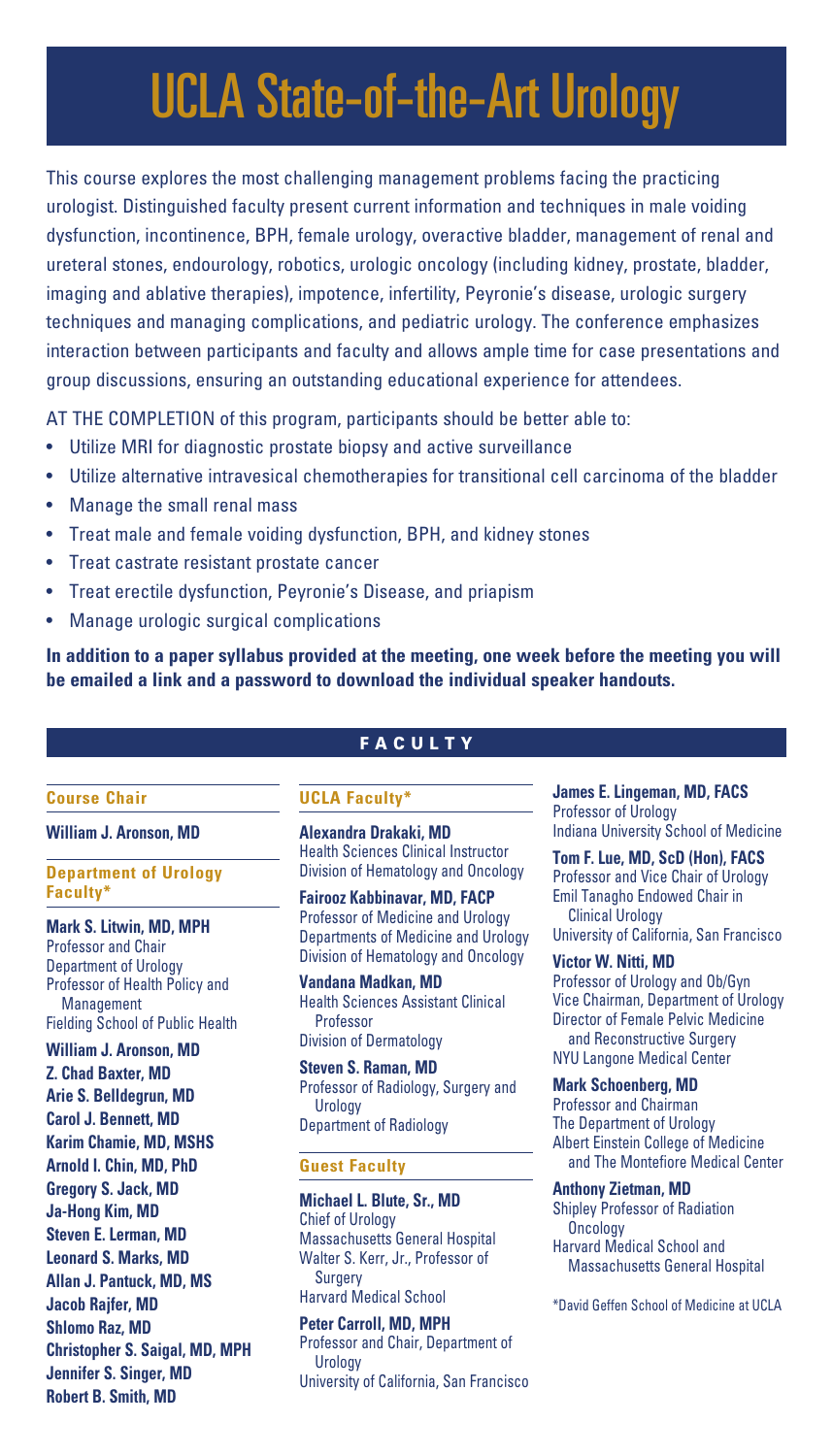#### THURSDAY, MARCH 12, 2015

| 3:00-7:00 PM     | <b>REGISTRATION FOR DRY LAB AND GENERAL SESSION</b>                                                                                             |
|------------------|-------------------------------------------------------------------------------------------------------------------------------------------------|
| 4:00-6:00 PM     | Dry Lab - \$75 (limited to 40 participants)                                                                                                     |
| $4:00 - 4:45$ PM | <b>Ureteroscopy, Percutaneous Nephroscopy New Technology,</b><br><b>Tips, and Tricks</b><br>James E. Lingeman, MD, FACS and Gregory S. Jack, MD |
| $4:45-6:00$ PM   | Ureteroscopy, Nephroscopy, Laparoscopy Dry Lab<br>James E. Lingeman, MD, FACS and Gregory S. Jack, MD                                           |

#### FRIDAY, MARCH 13, 2015

#### MORNING

- 7:00 **REGISTRATION/BREAKFAST/ EXHIBITS**
- 7:50 **Introductions and Announcements** William J. Aronson, MD

#### **Male Voiding Dysfunction, BPH, Post-Prostatectomy Incontinence**

#### *Moderator:* Shlomo Raz, MD

- 8:00 **Male Voiding Dysfunction: OAB, Nocturia and Poor Emptying** Victor W. Nitti, MD
- 8:20 **Surgical Therapies for BPH: Outcomes and Techniques**  James E. Lingeman, MD, FACS
- 8:40 **Post-Prostatectomy Incontinence Surgical Tips – Managing Complications Male Sling** Victor W. Nitti, MD **Artificial Sphincter** Shlomo Raz, MD

#### **Female Voiding Dysfunction, Pelvic Medicine and Reconstruction**

- 9:00 **Stress Urinary Incontinence Case Study Mesh** Victor W. Nitti, MD **No Mesh** Shlomo Raz, MD 9:20 **BREAK/EXHIBITS**
- 9:40 **Refractory Overactive Bladder Case Study Practical Use of Botulinum Toxin** Victor W. Nitti, MD

 **Neuromodulation** Shlomo Raz, MD

- 10:00 **Robotic-Assisted Repair of Vaginal Prolapse** Ja-Hong Kim, MD
- 10:15 **Diagnosis and Management of Poor Emptying/Obstruction in the Female** Victor W. Nitti, MD
- 10:35 **Case Presentations, Panel Discussion, Surgical Technique Video** *Moderator:* Dr. Shlomo Raz *Panel:* Drs. Baxter, Kim, Lingeman, **Nitti**

#### 12:00 **LUNCH WITH FACULTY**

#### AFTERNOON

#### **Urolithiasis**

*Moderator:* Christopher S. Saigal, MD, MPH

- 1:00 **Shock Wave Lithotripsy: Update on Technology and Technique** James E. Lingeman, MD, FACS
- 1:15 **Stones in Pregnancy** James E. Lingeman, MD, FACS 1:30 **Dietary and Metabolic**
- **Interventions for Kidney Stones** Gregory S. Jack, MD
- 1:45 **Percutaneous Stone Treatment in 2015 Role of the Mini-Perc**
- James E. Lingeman, MD, FACS 2:00 **Panel Discussion and Case Presentations** *Moderator:* Dr. Christopher S. Saigal *Panel:* Drs. Jack and Lingeman
- 2:50 **BREAK / EXHIBITS**

#### **Bladder Cancer**

- *Moderator:* Mark S. Litwin, MD, MPH
	- 3:10 **Intravesical Therapy in the Era of BCG Shortage: The What, How, and When of Intravesical Therapy** Mark Schoenberg, MD
	- 3:25 **Invasive Bladder Cancer Is the Cystectomy Necessary?** Anthony Zietman, MD
	- 3:40 **Evidence-Based Surveillance and Treatment for Non-Muscle-Invasive Bladder Cancer: Considerations in the Brave New World of Total Patient Reimbursement** Mark Schoenberg, MD
	- 3:55 **Improving Outcomes in Men with High Risk Bladder Cancer More Precise Staging with MRI and PET-CT** Karim Chamie, MD, MSHS
	- 4:10 **Panel Discussion and Case Presentations** *Moderator:* Dr. Mark S. Litwin *Panel:* Drs. Chamie, Chin, Drakaki, Schoenberg, Smith, Zietman
	- 5:15 **ADJOURN**
	- 5:20 **RECEPTION**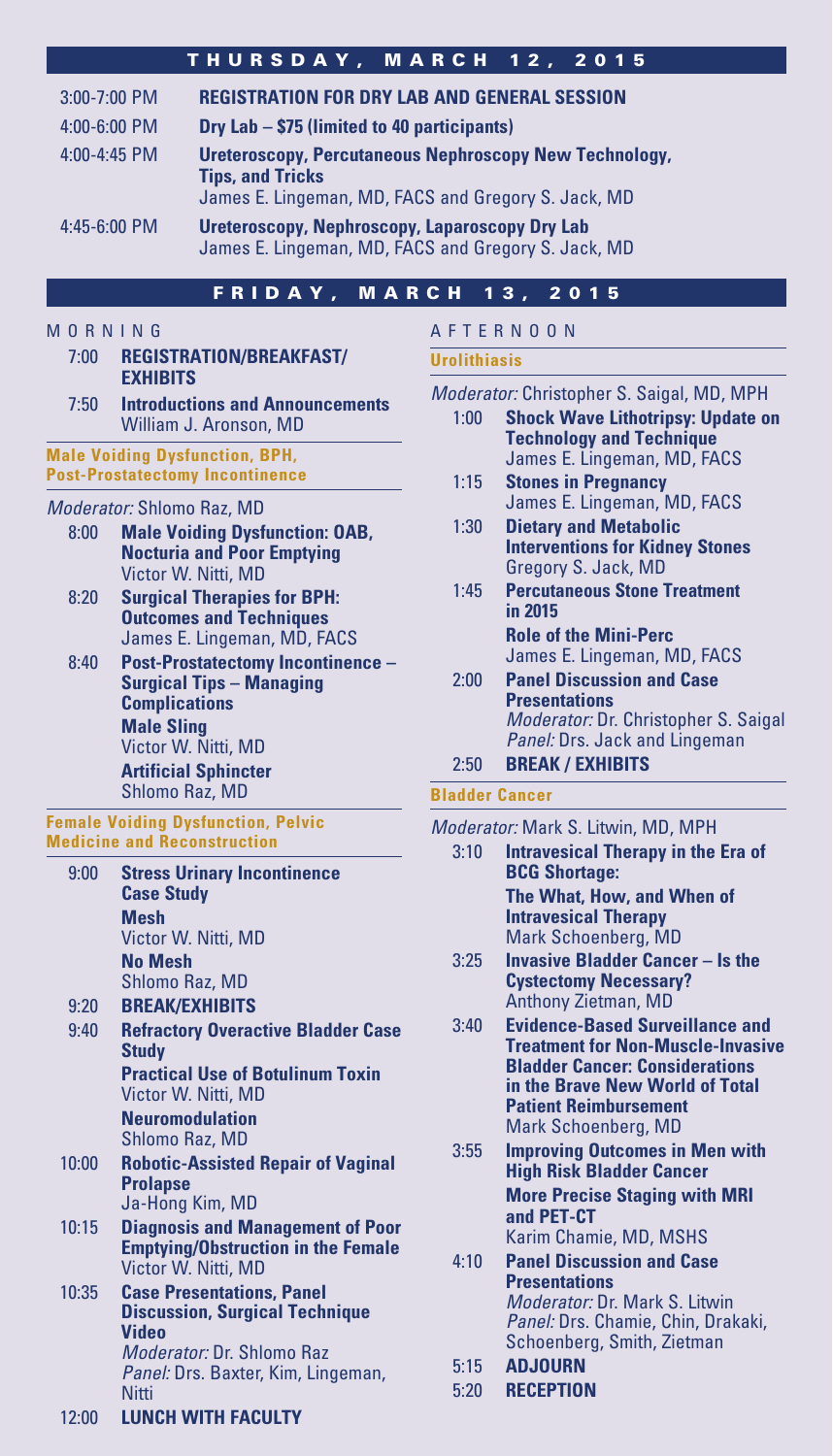#### **MORNING**

#### 6:30 **BREAKFAST/EXHIBITS**

#### **VIDEO SESSION**

7:00 **Pelvic Reconstructive Surgery** Shlomo Raz, MD

#### **Prostate Cancer**

#### *Moderator:* Mark S. Litwin, MD, MPH

- 8:00 **The Hard-to-Find Prostate Cancer Role of MRI, Biopsy Techniques, and Other Markers** Leonard S. Marks, MD
- 8:20 **Optimizing Active Surveillance Best Biopsy Techniques, Role of MRI and Genomic Profiling** Peter Carroll, MD, MPH
- 8:50 **State of the Art Radiotherapy The Rise and Fall of the Proton Beam** Anthony Zietman, MD
- 9:10 **Wide Local Excision for High Risk Prostate Cancer Role of Extended LN Dissection**

Michael L. Blute, Sr., MD

#### 9:30 **BREAK/EXHIBITS**

9:50 **Diet and Exercise for Prostate Cancer**

 **Exercise Regimens for Men on ADT** Peter Carroll, MD, MPH

- 10:05 **Integrating Androgen Deprivation Therapy with Radiotherapy in 2015** Anthony Zietman, MD
- 10:20 **Pre-Chemotherapy Management of Castration Resistant Prostate Cancer**

 **Optimizing Patient Care** William J. Aronson, MD

10:40 **Panel Discussion and Case Presentations** *Moderator:* Dr. Mark S. Litwin *Panel:* Drs. Aronson, Blute, Carroll, Marks, Zietman

12:10 **LUNCH WITH FACULTY**

#### AFTERNOON

#### **Kidney Cancer, Management of Small Renal Masses and Advanced Disease**

#### *Moderator:* Arie S. Belldegrun, MD

- 1:00 **What's New in Kidney Cancer** Arie S. Belldegrun, MD
- 1:05 **75yo With 2.8cm Renal Mass Active Surveillance** Peter Carroll, MD, MPH **Active Treatment**

Michael L. Blute, Sr., MD

1:25 **68 yo With Slow Growing Renal Mass to 4cm**

> **Radiofrequency Ablation** Steven S. Raman, MD **Surgery and Other Forms of Ablation** Allan J. Pantuck, MD, MS

1:45 **60 yo With 7cm Renal Tumor Robotic Surgery** Karim Chamie, MD, MSHS **Open Partial Nephrectomy** Michael L. Blute, Sr., MD

- 2:05 **Surgery for Locally Advanced and Metastatic Renal Cancer** Michael L. Blute, Sr., MD
- 2:20 **Panel Discussion and Case Presentations**

#### **Integrating Medical Therapy with Surgery**

*Moderator:* Dr. Arie S. Belldegrun *Panel:* Drs. Blute, Carroll, Chamie, Kabbinavar, Pantuck, Raman

3:10 **BREAK / EXHIBITS**

#### **Impotence, Peyronie's Disease**

#### *Moderator:* Jacob Rajfer, MD

- 3:30 **Evaluation and Management of Peyronie's Disease State of the Art** Tom F. Lue, MD, ScD (Hon), FACS
- 3:45 **ED: Management of Patients Who Don't Respond to PDE5 Inhibitors** Tom F. Lue, MD, ScD (Hon), FACS
- 4:00 **Management of Priapism in 2015** Tom F. Lue, MD, ScD (Hon), FACS
- 4:15 **Panel Discussion and Case Presentations** *Moderator:* Dr. Jacob Rajfer *Panel:* Dr. Lue
- 5:10 **ADJOURN**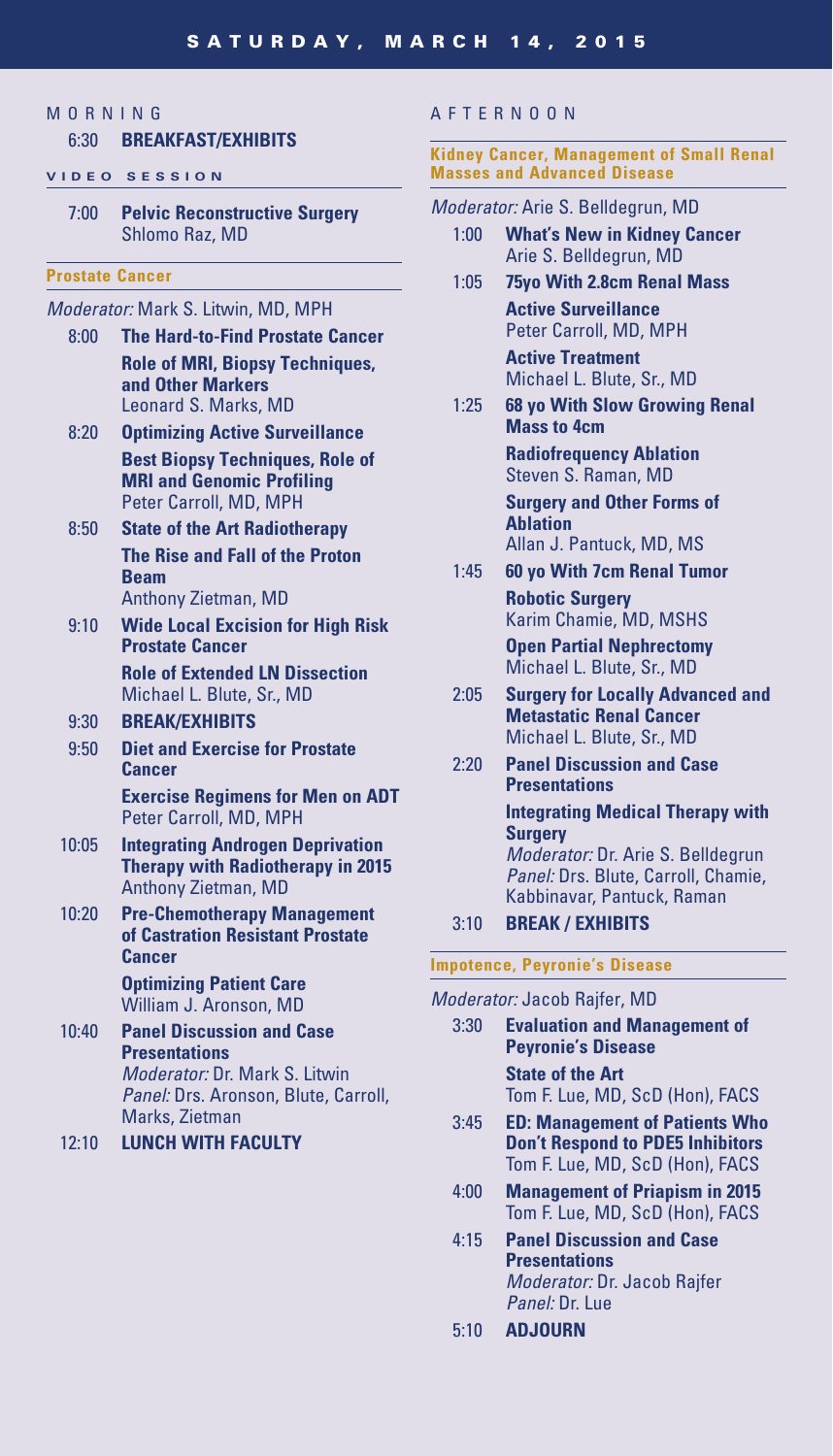#### **MORNING**

#### 7:30 **BREAKFAST/EXHIBITS**

#### **GU Dermatology Surgeon's Workshop: Indications, Surgical Technique, Tips and Tricks, Managing Complications**

#### *Moderator:* Carol J. Bennett, MD

- 8:00 **GU Dermatology Treatment Regimens From an Expert Dermatologist** Vandana Madkan, MD
- 8:20 **Partial Nephrectomy Video, Tips and Tricks** Robert B. Smith, MD
- 8:50 **Radical Cystectomy Open vs. Robotic** Karim Chamie, MD, MSHS
- 9:20 **Ejaculation Preserving TURP** Gregory S. Jack, MD
- 9:40 **Panel Discussion and Case Presentations** *Moderator:* Dr. Carol J. Bennett *Panel:* Drs. Chamie, Jack, Madkan, **Smith**
- 10:10 **BREAK/EXHIBITS**

#### **Pediatric Urology**

#### *Moderator:* Jennifer S. Singer, MD

- 10:30 **What's New in Pediatric Urology in 2015?** Steven E. Lerman, MD and Jennifer S. Singer, MD
- 11:10 **Panel Discussion and Case Presentations** *Moderator:* Dr. Jennifer S. Singer *Panel:* Dr. Lerman
- 11:50 **ADJOURN**



View from the Ritz-Carlton, Marina del Rey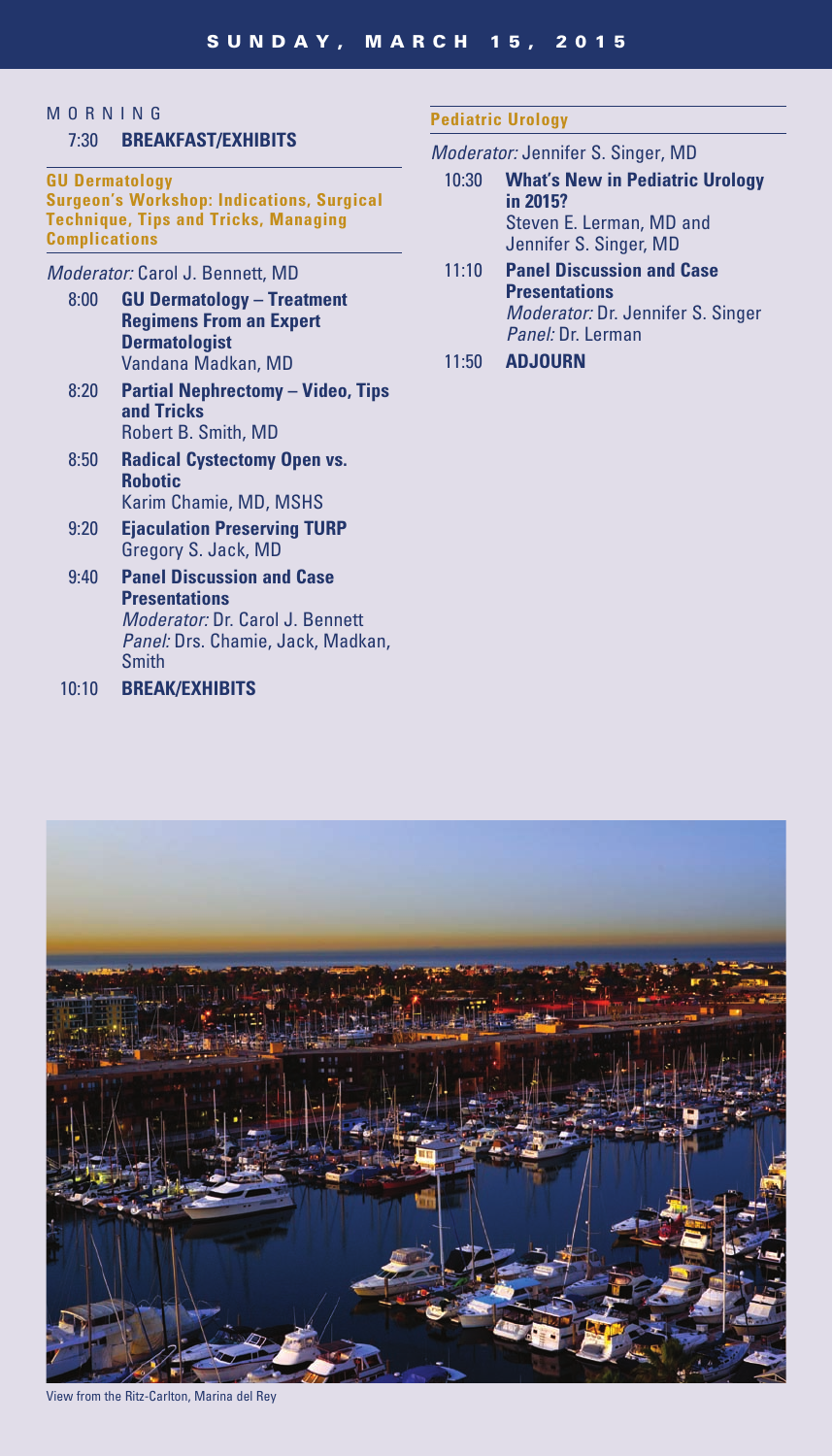#### **Enrollment Fees**

(Fees include course registration and materials, daily continental breakfasts and breaks, Friday evening reception, and Friday and Saturday luncheons.)

| \$550.00 | Physicians                                                                            |
|----------|---------------------------------------------------------------------------------------|
| \$350.00 | David Geffen School of Medicine at UCLA<br>Faculty*                                   |
| \$275.00 | Non-Physician, Healthcare Professionals                                               |
| \$110.00 | Residents (accompanied by a confirmatory<br>letter of status from department chief or |

training director)

\*Please indicate faculty appointment title and campus on registration form.

#### **Accreditation**

The Office of Continuing Medical Education, David Geffen School of Medicine at UCLA is accredited by the Accreditation Council for Continuing Medical Education to provide continuing medical education for physicians.

The Office of Continuing Medical Education, David Geffen School of Medicine at UCLA designates this live activity for a maximum of **19 (plus 2 for Dry Lab)** *AMA PRA Category 1 CreditsTM*. Physicians should claim only the credit commensurate with the extent of their participation in the activity.

The Department of Urology is a California Board of Nursing approved provider (#8888).

#### **Disclosure**

The FDA has issued a concept paper that classifies the commercial support of scientific and educational programs as promotional unless it can be affirmed that the program is "truly independent" and free of commercial influence. Along with independence, the FDA requires that non-promotional, commercially supported education be objective, balanced, and scientifically rigorous. The policy further states that all potential conflicts of interest of the CME staff and faculty be fully disclosed to the program's participants. In addition, Accreditation Council for Continuing Medical Education policy now mandates that the sponsor adequately manage all identified potential conflicts of interest prior to the program. We at UCLA fully endorse the letter and spirit of these concepts.

#### **Location**

The Ritz-Carlton, Marina del Rey 4375 Admiralty Way Marina del Rey, California 90292 310-823-1700 or 800-241-3333 310-823-2404 facsimile

www.ritzcarlton.com/hotels/marina\_del\_rey

March is the ideal time of year to visit Southern California. Temperatures are usually in the mid 70s, and skies are sunny and clear. The Ritz-Carlton overlooks the world's largest small craft harbor and offers spectacular coastline vistas from the balcony of every guestroom. Guests will enjoy two lighted tennis courts, a waterfront swimming pool and state-of-the-art fitness center/spa, as well as other amenities that give the Ritz-Carlton its uncompromising reputation.

Within walking distance of the hotel are a variety of restaurants, clubs, and shops, as well as biking paths, jogging trails and, of course, the Marina Beach. Close by are art galleries, popular restaurants, architectural showpieces, and the distinctive cultural scenes of Santa Monica and Venice Beach. Shopping in Beverly Hills, Century City, Abbott Kinney, and Santa Monica's 3rd Street Promenade is close by. The Los Angeles area offers a variety of vacation entertainment for both adults and children. Disneyland, Knott's Berry Farm, Six Flags Magic Mountain, and Universal Studios are just a few of the attractions that help make a visit to Southern California a memorable experience.

#### **Accommodations**

A block of rooms has been reserved at the Ritz-Carlton for conference participants at a special conference rate of \$279.00 plus tax per night for single/double occupancy. One night's deposit is required to guarantee late arrival (after 5pm). Confirmation of reservations received after February 10, 2015, is subject to availability.

For reservations call 310-823-1700 or 800-241-3333. Be sure to mention UCLA's State-of-the-Art Urology Conference when calling in your reservations. You may also visit their website: https://aws.passkey.com/ event/12083772/owner/10564017/home.

#### **Parking**

Daytime: \$13 valet only Overnight: \$28

#### **Emergency Calls**

You may be reached during the conference at 310-823-1700. Ask the hotel operator to direct your call to the UCLA Stateof-the-Art Urology conference registration desk.

#### **Transportation to Hotel From LAX**

Taxi or shuttle service is available from Los Angeles International Airport to the Ritz-Carlton, Marina del Rey.

#### **Refunds**

Cancellations must be received in writing by February 13, 2015, and will be subject to a \$75 processing fee. No refunds will be given after that date. If, for any reason, the course must be canceled, discontinued, or rescheduled by the Office of Continuing Medical Education, a full refund will be provided. You may fax your refund request to 310-794-2624.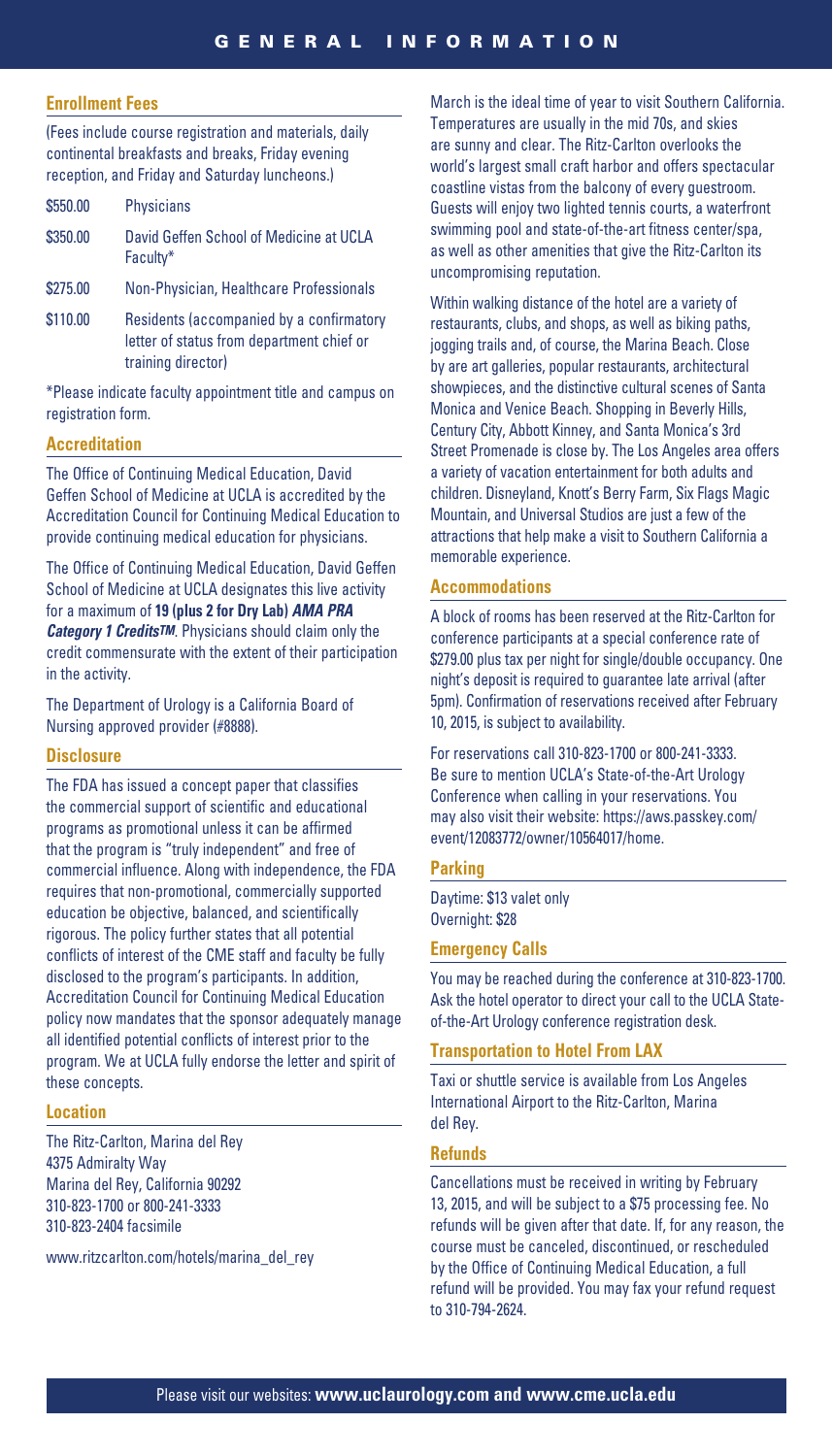#### **Enrollment**

*Online* Use your American Express, MasterCard, Visa, or Discover card. www.cme.ucla.edu/courses Click on "UCLA State-of-the-Art Urology."

*By Mail*

Use the form attached. For additional applications, use a photocopy or separate sheet giving all information requested on the form.

*By Phone* Use American Express, MasterCard, Visa, or Discover. Call 310-794-2620.

<u>"Secondination communication communication communication communication communication communication</u>

#### *By FAX*

Send the completed enrollment form with charge card information and authorizing signature to the Office of Continuing Medical Education at 310-794-2624.

#### **ENROLLMENT IS LIMITED. EARLY ENROLLMENT IS ADVISED.**

For additional information, contact the Office of Continuing Medical Education, David Geffen School of Medicine at UCLA, Urology Conference, 10920 Wilshire Boulevard, Suite 1060, Los Angeles, CA 90024-6512; 310-794-2620; E-Mail address: eayala@mednet.ucla.edu.

#### REGISTRATION FORM

#### **Winter 2015**

|                                                                                                                                                                     | Fee                              | \$75.00              | Dry Lab Fee<br>(must be in conjunction with general session)                                                                                            |
|---------------------------------------------------------------------------------------------------------------------------------------------------------------------|----------------------------------|----------------------|---------------------------------------------------------------------------------------------------------------------------------------------------------|
| <b>UCLA State-of-the-Art Urology M145-12</b>                                                                                                                        | \$                               |                      | <b>General Session Fee</b>                                                                                                                              |
| Dry Lab (limit 40)                                                                                                                                                  | \$                               | \$550.00             | Physicians                                                                                                                                              |
| <b>Total</b>                                                                                                                                                        | \$                               | \$350.00             | David Geffen School of Medicine at UCLA Faculty                                                                                                         |
| <b>Please Print</b>                                                                                                                                                 |                                  | \$275.00<br>\$110.00 | Non-Physicians, Healthcare Professionals<br>Residents (accompanied by a confirmatory<br>letter of status from department chief or<br>training director) |
| Social Security Number (last four digits only)                                                                                                                      |                                  |                      |                                                                                                                                                         |
| Name (First/Middle/Last) □ Male □ Female                                                                                                                            |                                  |                      | Degree (MD, PhD, RN, NP, etc.)                                                                                                                          |
| <b>Preferred Mailing Address</b>                                                                                                                                    |                                  |                      |                                                                                                                                                         |
| City/State/ZIP                                                                                                                                                      |                                  |                      |                                                                                                                                                         |
| Area Code/Daytime Phone                                                                                                                                             |                                  |                      | Fax                                                                                                                                                     |
| E-mail address                                                                                                                                                      |                                  |                      |                                                                                                                                                         |
| <b>Field of Practice</b>                                                                                                                                            |                                  |                      |                                                                                                                                                         |
| If UCLA faculty, indicate:                                                                                                                                          |                                  |                      |                                                                                                                                                         |
|                                                                                                                                                                     | <b>Faculty Appointment Title</b> |                      | Campus                                                                                                                                                  |
| Some of the exhibitors would like to get in touch with course attendees following the meeting. May we share your name<br>and email address with the exhibitors?     |                                  |                      |                                                                                                                                                         |
| $\Box$ Yes $\Box$ No                                                                                                                                                |                                  |                      |                                                                                                                                                         |
| $\Box$ Check enclosed payable to: The Regents of the University of California                                                                                       |                                  |                      |                                                                                                                                                         |
|                                                                                                                                                                     |                                  |                      |                                                                                                                                                         |
|                                                                                                                                                                     |                                  |                      |                                                                                                                                                         |
| <b>Authorizing Signature</b>                                                                                                                                        |                                  |                      | <b>Expiration Date</b>                                                                                                                                  |
| Mail to: Office of Continuing Medical Education, Urology, David Geffen School of Medicine at UCLA,<br>10920 Wilshire Blvd., Suite 1060, Los Angeles, CA 90024-6512. |                                  |                      |                                                                                                                                                         |